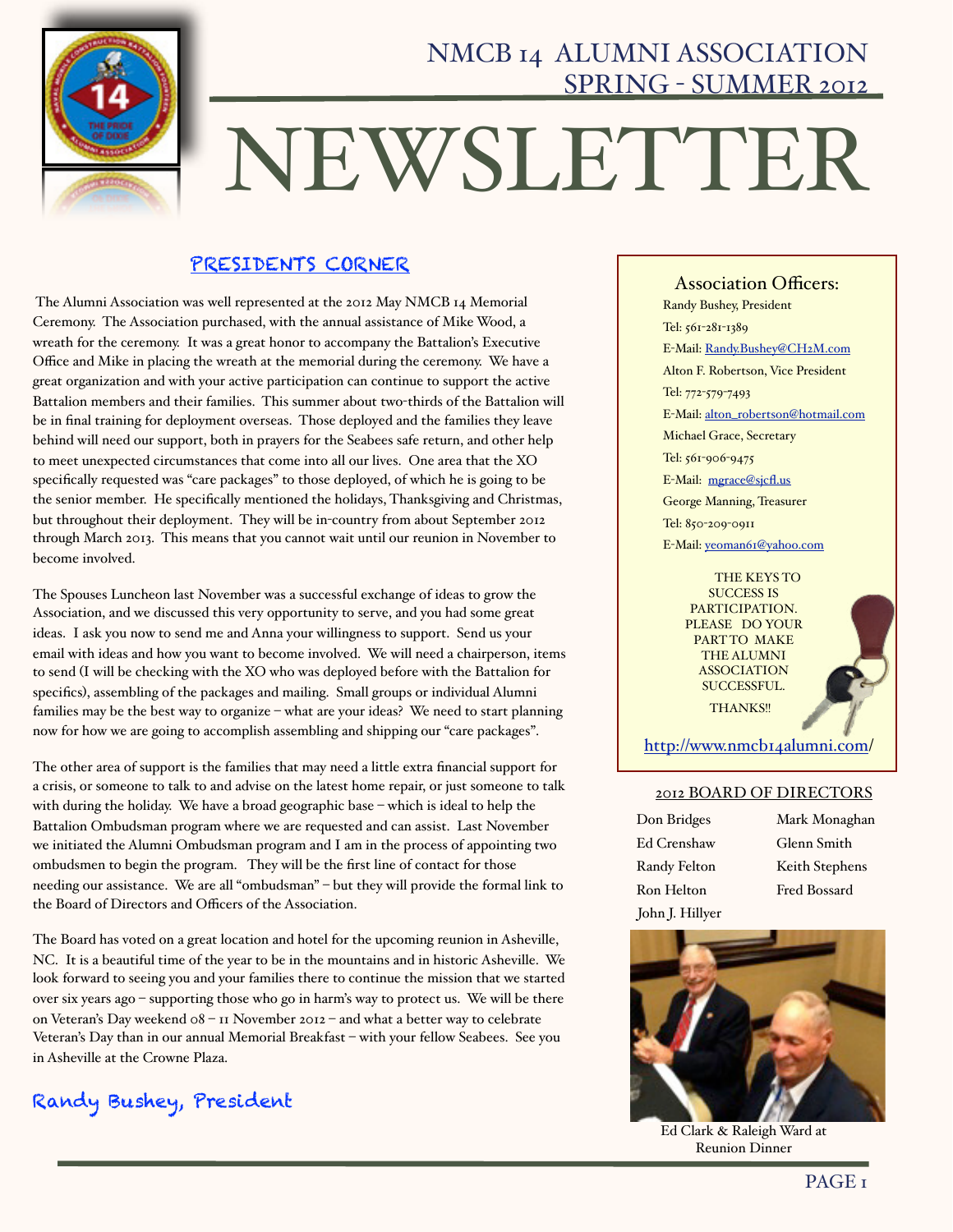

## NMCB 14 RECOGNIZES MAXINE **LAWRENCE**

 On 3 April 2012, Richard Mayo and Mike Wood, on behalf of the Alumni Association, presented to Maxine Lawrence the Certificate of Appreciation shown to the right. Maxine retired on 31 March 2012 and the certificate was given to her in appreciation of her many past

presentations on the Tri-Care program at our reunions. Maxine's in depth knowledge and presentations were always found to be beneficial to all. In addition to the certificate, Richard and Mike treated Maxine to lunch at Trent's Restaurant in Jacksonville.

 The Alumni Association wishes Ms Lawrence a wonderful and fruitful retirement. And thanks to Richard and Mike for your time and efforts in forwarding our appreciation to her.

#### SEVENTH REUNION NEWS

On 11 February 2012, Ed Crenshaw and Fred Bossard, accompanied by their spouses, checked out potential Asheville, NC hotels for our seventh reunion. The Crowne Plaza Golf & Tennis Resort won out hands down. Although the weather outside was brutally cold, windy and snowy, the atmosphere inside was warm and inviting. Donna Cantrell (hotel manager) was very hospitable and accommodating. Thank you Donna!

 The Hospitality Room is especially nice and clinched the deal. It has plenty of room (for a change) and a kitchen with a sink and refrigerator. All rooms are doubles at \$95.00/night plus tax.

 The hotel has a nine hole golf course and a very large indoor tennis and exercise facility within walking distance. For the ladies there is a very nice spa. More information on the hotel can be found at:

[http://ashevillecp.com/home/.](http://ashevillecp.com/home/)

 Ed and Mark Monaghan have selected "Ric Ledford and The Reems Creek Incident", an Asheville Blue Grass band for our entertainment. You can get a "sneak" preview of the band at: http://www.youtube.com/ watch?v=2b\_JLw5p6mI.

 NMCB 14ís CO, CAPT Sean McDonnell will be one of our guest dinner speakers.

 A Board of Directors meeting will be held on 30 June 2012 at the hotel to iron final details for meals, tours, a second dinner speaker and other incidentals. Following the Board Meeting, the registration package will be finalized and forwarded to all. It will also be posted on our Website at:

<http://www.nmcb14alumni.com>

CROWNE PLAZA GOLF & TENNIS RESORT





**Maxine Lawrenceís Certificate of Appreciation** 



Ed Crenshaw checks out the propose<sup>d</sup> Crowne Plaza Hospitality Room for our seventh reunion

#### SEVENTH REUNION CALENDAR

08 - 11 NOVEMBER 2012

ASHEVILLE, NORTH CAROLINA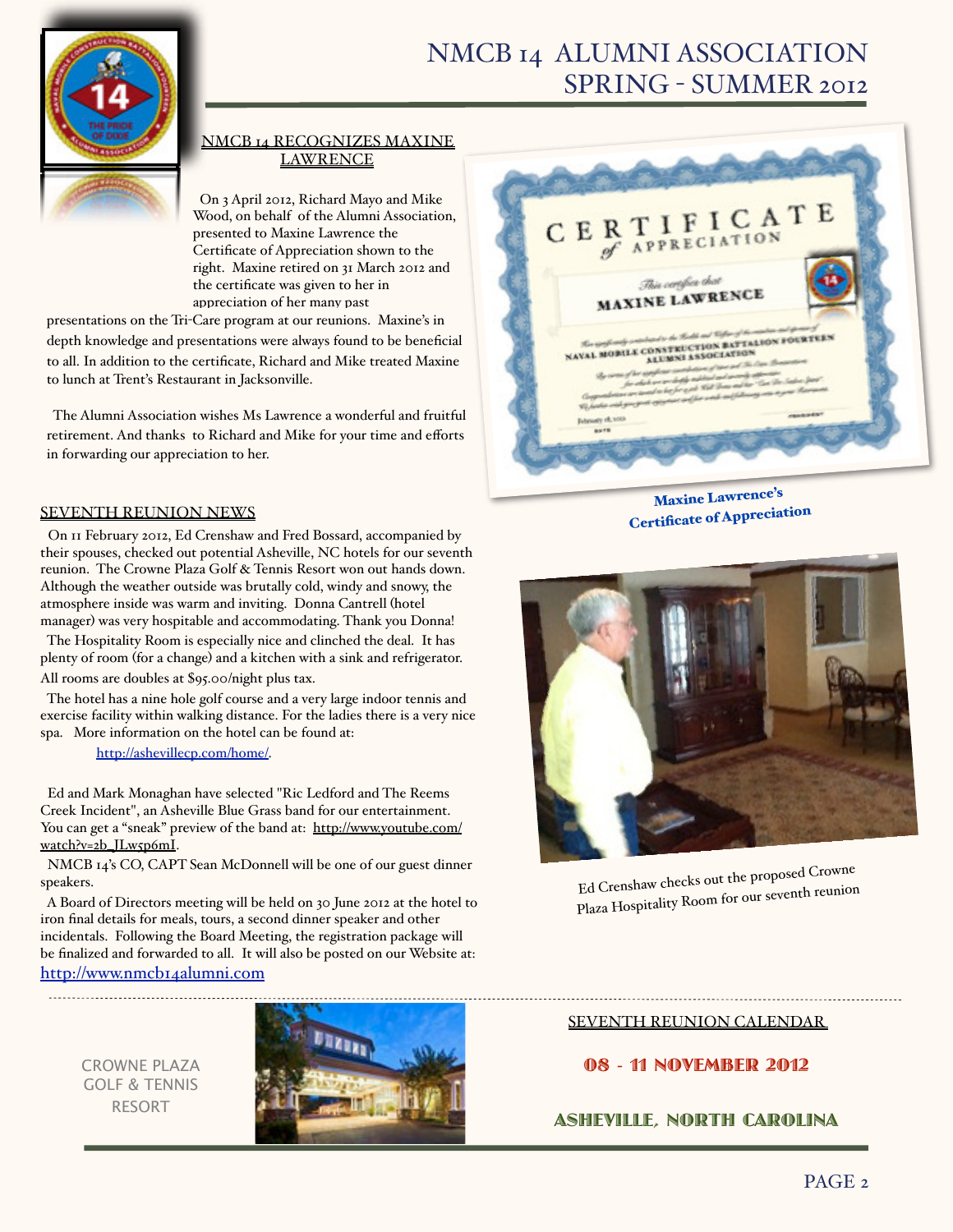

## WWII LIFE MEMBERS

James D. Rothermel Andrew Parretti Marshall Henry

#### LIFE MEMBERS

Russell Doe Robert Rehkopf Fred S. Bossard Peter R. Brown John Dux Ronald L. Helton Terry B. Jamison John R. Johnson Randall Bushey George Milian Edward N. Orange William Purkis Glenn A. Smith John T. Larsen Kenneth Erickson Mike Wood Michael Grace Mark Monaghan William C.Charvat Charles Sheppard William Memory Vernon Morris Richard Biggs Randall McGhee U.J.C. Tom Williams Donald N. Bridges Ernest Burzumato George A. Manning Richard Mayo Richard Hoibraten Kenneth Morgan James Caulder

Chris O. Snell, Jr. Charles Hickey William McCallum Tommie Tyler William Travis Joseph Kolodziej Grey Duncan Charles Miller Alton F. Robertson Calvin Riley Gregg Harkness Ronald I. Russell Johnnie Nash Hilrie Kemp, Jr William Pye Loren Emery Randall Felton Terry Bailey Charles Famshaw Peter J. Araneo Thomas "Ed" Clark Leo Bennett Harold J. Murray John J. Hillyer III James A. Gold Peter R. Herrick Robert Tuten Raymond C. Walker Ronald Philpott Raleigh Ward Ed Crenshaw James R. Kautz Wilson K. Hunter John Walker Paul Mitchell Garry L. Chitwood William Smith Mark Monaghan Keith Stephens David Tilki Thomas Kleschka

# NMCB 14 ALUMNI ASSOCIATION SPRING - SUMMER 2012

Stan Bartholomew Herman Polston Samantha Wood Mrs. Dee Brockway Fred W. Ainsburg Ronald L. Dollar

#### ANNUALS (2012)

Normand Dupuis David Katz

#### MEMORIALS

John J. Hillyer Jr. Fred Huntley Donald L. Billstone Jim Knox Ron Patterson James V Carney \* Elmer Finch \* Boaz Blosser \* Jason Dwelley \*\* Chris Dickerson \*\* Ronald Ginther \*\* Robert Jenkins \*\* Trace Dossett \*\* Scott McHugh \*\* Michael Anderson \*\* David Ludovici Al Cardenelli Marlin Cochran John Finley Bill Kramer Ed Ripoli Bill Schram Harvey Warren John Witzman Bob Brockway William P. Shiver

\* WW II \*\* Iraq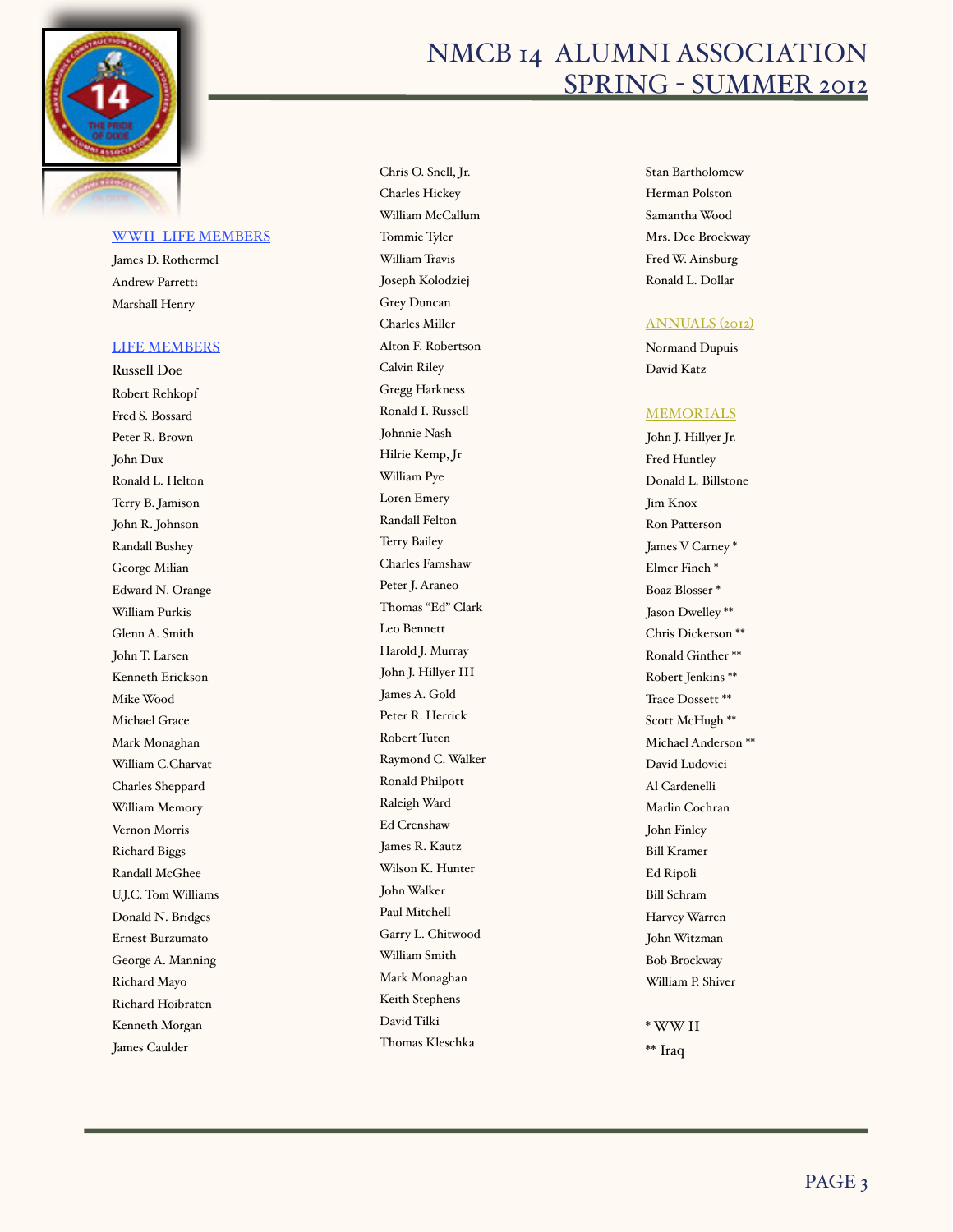

## ALUMNI and BATTALION NEWS

 On 05 May 2012, a BOD meeting was held at NMCB 14ís RSS in conjunction with 14ís annual Memorial Service honoring the fallen NMCB 14 Seabees killed and wounded in Iraq in 2004.

 The Memorial Service was poignant and a powerful reminder of the sacrifices these brave Seabees made on behalf of their country. The Alumni Association

#### BOD AND OTHER NEWS

At the May 2012 BOD meeting, a motion was approved to make a \$1,000 donation to the SMSA with specifics to be in the NMCB 14 Scholarship Fund. Thus, the donation will only be available to NMCB 14 families.

 Mike Grace and Don Bridges are compiling lists of potential nominees for new Board of Directors for the service years 2013 - 2015. If any one is interested, please submit your name and a short bio

#### ADVERTISING

Get your business booming. Send in your business card and \$25.00 to Fred Bossard (made payable to NMCB 14 Alumni Association) for inclusion to our advertising section, good for three issues.

All advertising proceeds contribute to our primary goal of aiding and assisting KIA families and WIA and their families.



to one of them. Elections for the new directors will take place early this fall in a similar manner as was done last year. Ballots will be mailed early September and voting will close on 15 October. All candidates must be members in good standing. The newly elected will be announced at the reunion in November.

 The newly constituted BOD will then elect their choice of officers for 2013. If you are a member in good standing and would like to be considered for President, Vice President, Secretary or Treasurer,

provided a flower wreath for the service. Afterwards, the Battalion XO gave the Alumni members in attendance, a briefing on 14's activities leading up to their fall deployment to Afghanistan. They were busy with projects, military training and planning for their Afghan assignments. Upon arrival in Afghanistan, they will be working with Afghan Special Forces. Please pray for their SAFE RETURN.

> please submit a short bio to Randy Bushey or Al Robertson advising them of your desire to lead your Alumni Association.

*To those that are not yet members, you are reminded that we have waived the initial \$20.00 membership fee. So save \$20 and join NOW! Strong membership participation is the only way we can meet our mission to support KIA families and WIA's and their families*.



#### ALUMNI FACES

Left to Right: 1) Jim Gold, 2) Loren Emery, 3)Dave Cherry, 4) Keith Stephens/Mark Monaghan

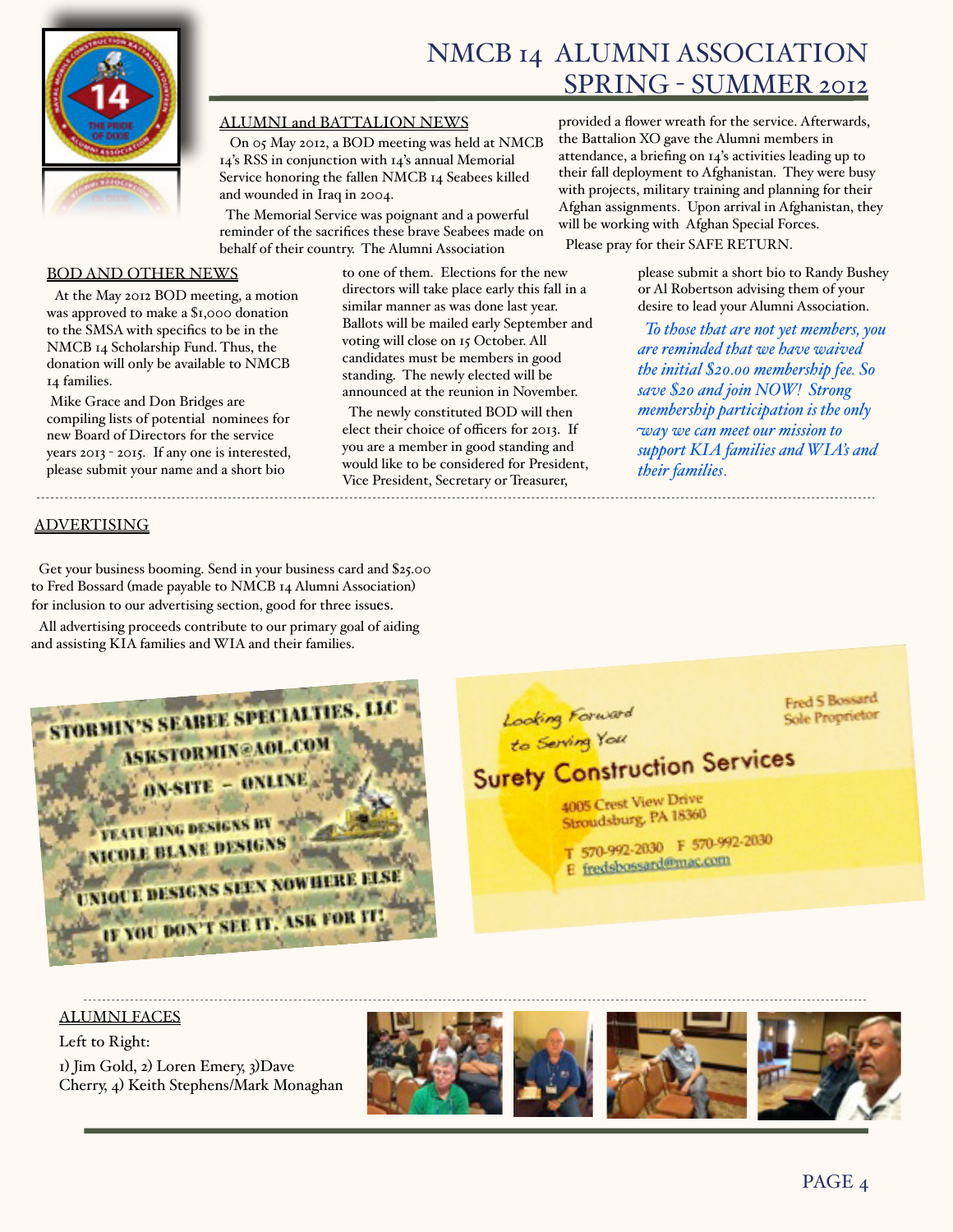

## **OBITUARIES**



William P. Shiver passed away on 18 February 2012 at age 78. He joined the Marine Corps in 1953 and the Seabees in 1956 in Savannah, GA. He retired as a CWO4 after 38 years of service to the Marine Corp, Seabees and CEC. He is survived by his wife Laura and two daughters. Bill's complete obituary can be found at: [http://obits.dignitymemorial.com/](http://obits.dignitymemorial.com/dignity-memorial/obituary.aspx?n=William-Shiver&lc=7133&pid=155940578&mid=5001130&locale=en-US) [dignity-memorial/obituary.aspx?n=William-](http://obits.dignitymemorial.com/dignity-memorial/obituary.aspx?n=William-Shiver&lc=7133&pid=155940578&mid=5001130&locale=en-US)[Shiver&lc=7133&pid=155940578&mid=5001130&l](http://obits.dignitymemorial.com/dignity-memorial/obituary.aspx?n=William-Shiver&lc=7133&pid=155940578&mid=5001130&locale=en-US) [ocale=en-US](http://obits.dignitymemorial.com/dignity-memorial/obituary.aspx?n=William-Shiver&lc=7133&pid=155940578&mid=5001130&locale=en-US)

Former Commander RNCF, RADM James Edward Mantel, 84 of Kansas City, MO passed away Friday April 6, 2012 at St. Joseph Medical Center.

 RADM Mantel was unique in that he went from Seaman to Rear Admiral without serving one day of active duty (other than ACDUTRA training, etc).

 RADM Mantel was born July 17, 1927 in St. Joseph, MO to Edward J. Mantel and Bernice Jessie Baker.

 He is survived by his wife Alyce Marie Baker Mantel and four children, three grandchildren and a sister. His full obituary can be found at: [http://obitsforlife.com/obituary/500836/Mantel-](http://obitsforlife.com/obituary/500836/Mantel-RADM-James.php)[RADM-James.php](http://obitsforlife.com/obituary/500836/Mantel-RADM-James.php)

### **CORRECTIONS**

In the Winter 2011 edition. Ed Ripoll was mis-spelled as Ed Repoli in the Obituaries Section.

# Odds ën Ends



Crowne Plaza Hotel outdoor pool and tennis courts

#### SICK CALL

We are passing on "get well" wishes to the following:

 Paul Margulio - Miami, FL - is scheduled for a bone marrow transplant. He is currently waiting for his blood counts to get to proper levels before the transplant can be done.

 Chaplain John Dux - Summerville, SC - was under the weather with back problems.

Neil Orange - Black Mountain, NC - is still receiving chemo treatments for various cancer ailments.

 Richard Mayo - Jacksonville, FL recently has some testing done at Mayo Clinic, Jacksonville, for possible aneurisms.

 RADM Brown - St. Petersburg, FL - is back home in St Pete after treatment in Rochester, NY for an infection.



This will be the <sup>7</sup>th Reunion Registration Site in the Main Lobby

#### MISSING PERSONS

 Contact with Jim Rothermel, our WWII Seabee has been lost. We have not been able to reach him by any means. If anyone has any knowledge of Jim (and/or his wife's) status, please make any of the officers or board members aware of it.

 Does anyone know what has happened to Jack Ward or Edgar MaGee?? Haven't heard from them in ages.